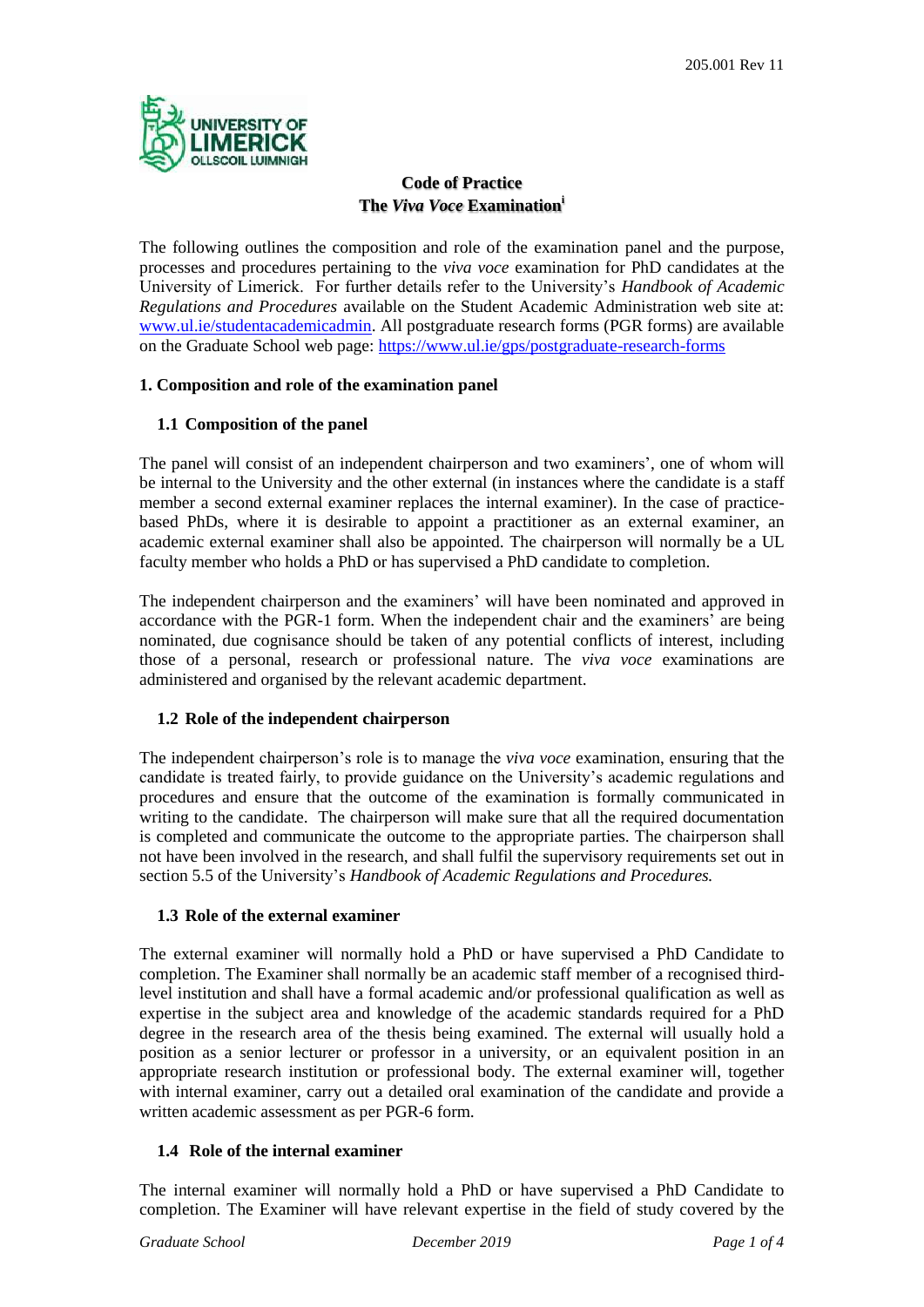thesis. The internal examiner has an important role in the examination process both as an examiner and, if required, after the examination as an advisor to the candidate on minor corrections or amendments. The internal examiner will be required to confirm in writing to the Graduate School that any corrections have been made.

#### **1.5 Role of the supervisor(s)**

The supervisor may attend the examination, subject to the agreement of the examiners' and chairperson, but may not examine or question the candidate and should only provide clarification of any matters when requested by the panel. The supervisor does not participate in the final decision and should leave the examination while such deliberations take place, unless asked to remain by the chairperson.

#### **2. Purpose and format of the** *viva voce* **examination**

#### *2.1 Prior to the Examination:*

Two working days before the viva voce examination, the external and internal examiners' should share independent pre-viva reports with each other and the chairperson. These reports will form the basis of the final examination report, which should be appended to the relevant PGR-6 form (examiners' report).

#### *2.2 Purpose of the examination:*

- To allow the candidate to defend the originality of the thesis
- To establish that the work is publishable in whole or in part
- To expand and clarify the candidate's ideas
- To establish that the research has been carried out independently by the candidate
- To test the authenticity of the research and writing
- To determine the candidate's depth of knowledge and understanding of the field of study and of the literature
- To examine the conceptual approach, research methods and techniques used in the thesis
- To examine what was learnt and whether new knowledge was generated
- To consider the candidate's ability to communicate his or her subject and to defend the research
- To give advice on changes, future direction and possible publication

### *2.3 Format of the examination:*

PhD candidates are required to defend their thesis in response to issues raised and will be examined by the examiners'. The chairperson prior to the examination and in consultation with the examiners' will determine the order of questions and the overall format of the examination. Candidates may be asked by the chairperson to briefly introduce their research and summarise their main findings and should be prepared to do so. At the end of the *viva voce* the candidate and the supervisor will be asked to leave the room while the panel deliberates on the outcome. They will normally be called back and informed by the chairperson of the outcome of the examination.

It is the responsibility of the supervisor to propose the examiners' and chairperson, subject to the agreement of the head of department (PGR-1 form), and to arrange the date of the *viva voce* examination and the location. Candidates must be kept informed during this nomination process by their supervisor(s) to ensure that they are aware of the composition of the examination panel and that if they need to make any comment, this is taken into consideration. Candidates must not contact their examiners' prior to the *viva voce* examination. When the Examination Panel has been constituted, all further communication by either the candidate or the supervisor(s) with the external examiner(s) shall be made though the chairperson.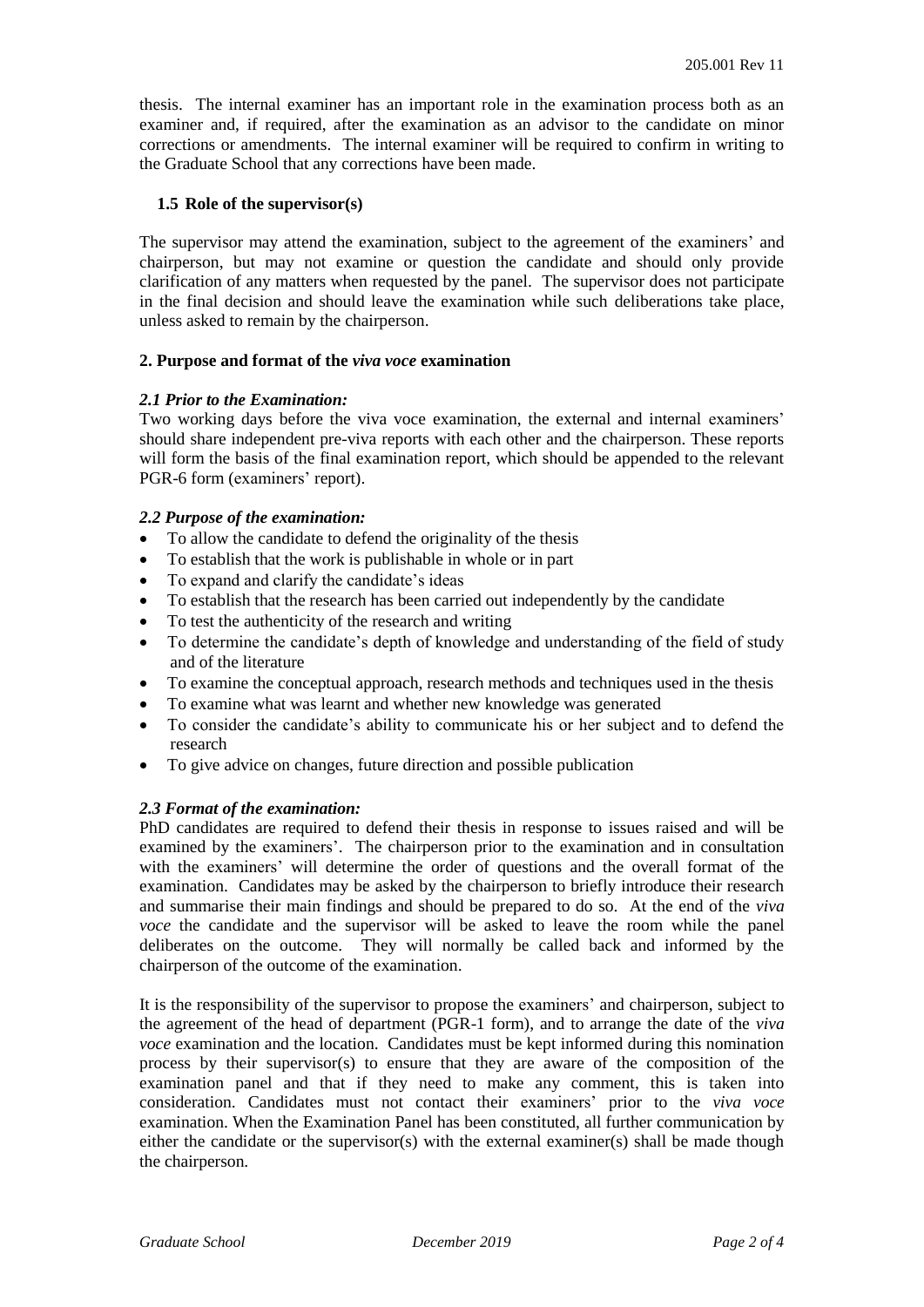## **3 Length**

The length of the *viva voce* examination may vary in accordance with different disciplinary practices and will depend on the examiners' requirements. As a guideline it should normally be in the range of one hour and a maximum of three hours.

#### **4 Location**

The viva will normally be conducted at the University of Limerick unless prior written permission is sought and obtained from the head of department. In exceptional circumstances video/web conferencing may be used subject to agreement between all those involved in the examination, including the candidate.

#### **5 Outcome**

At the conclusion of the viva the panel will decide on the outcome and determine the final recommendations. Following the panel's deliberations, the chairperson will normally ask the candidate and supervisor into the room and verbally inform the candidate of the outcome of the examination and the recommendation of the panel, subject to ratification by Academic Council.

Candidates may be verbally advised of any corrections and/or prescribed amendments which may include additional work. The candidate will be informed that any additional requirements will be communicated via the chairperson to them in writing by means of an annotated copy of the thesis, a typed list or both within the timeline outlined below.

The timeline for the submission via the chairperson of minor corrections and/or prescribed amendments (including responses to any comments emanating from the examiners' report(s) along with the revised copy of the thesis submitted to the examiner(s) for reconsideration by the appropriate examiner commences when the candidate receives the aforementioned in writing.

If requested, the Graduate School will forward a copy of the final report to the student, supervisor, head of department and assistant dean for research, together with a note of any additional requirements.

Following the viva voce a joint written (typed) report should be prepared and agreed by the examiners'. The typed report must be appended to the PGR- 6 (examiners') form. This report should be sent by the chairperson to the Graduate School within five working days of the viva voce examination. Where the aforementioned timeline expires, the chairperson will notify the Dean Graduate & Professional Studies, who will advise the examiner(s) in writing that the report(s) must be returned within a further 15 working days from the date of the viva voce examination.

Where an external examiner's report is not returned to the Graduate School in accordance with the aforementioned timelines and subsequent to consultation with the Dean Graduate & Professional Studies, the internal examiner, with support from the chairperson of the viva voce examination, shall submit to the Graduate School the relevant report within a further five working days.

### **6 Disagreements among examiners'**

If a disagreement arises among the examiners', the chairperson is required to clarify and, where possible, reconcile differing viewpoints. If this is not possible, the examiners' should submit separate reports via the chairperson to the Graduate School and the matter will be referred to the Vice President Academic Affairs & Student Engagement for final decision. In exceptional circumstances an additional external examiner may be asked to adjudicate.